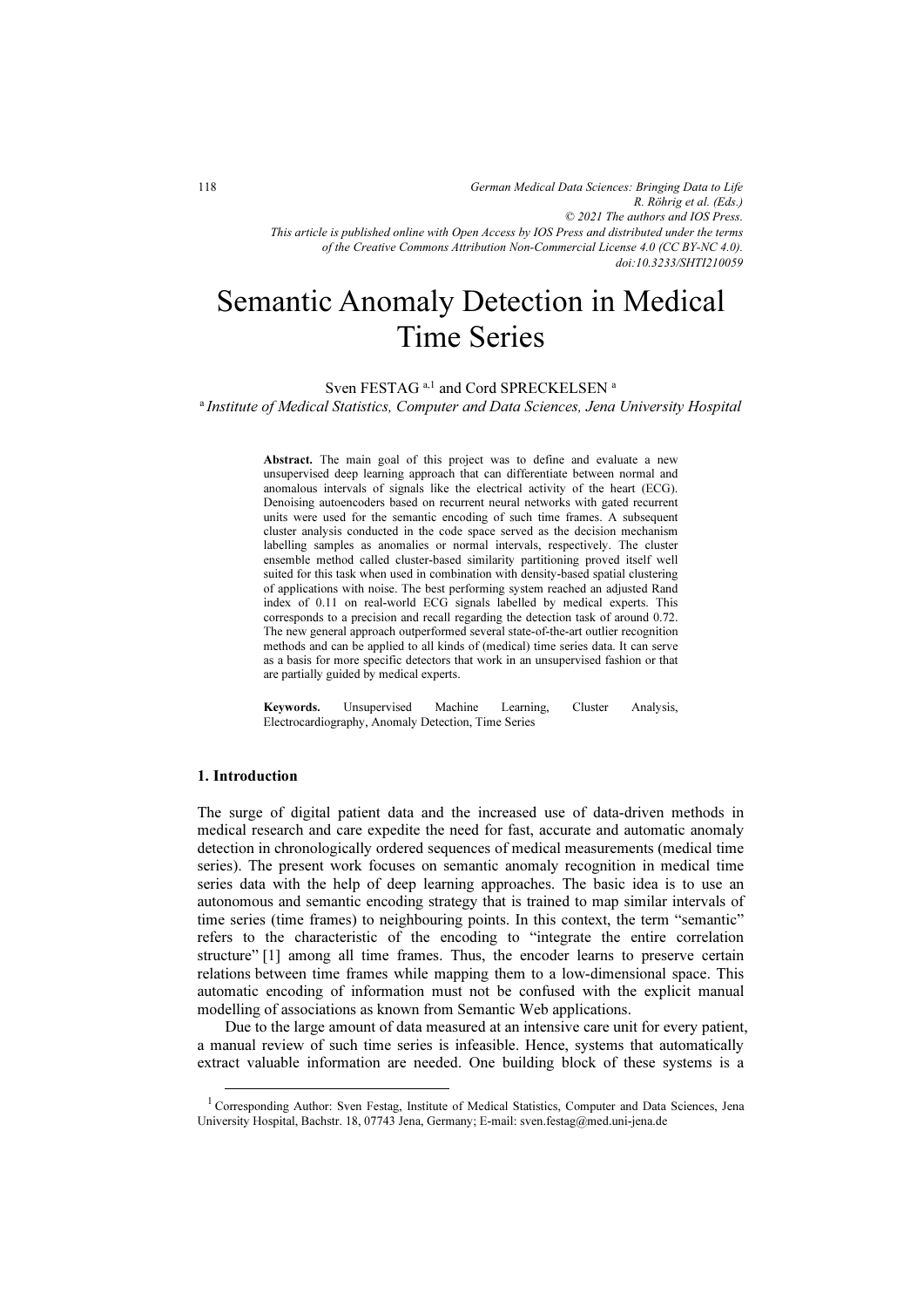mechanism for anomaly detection that autonomously identifies time frames diverging from the norm. Depending on the application, "normal" either means physiologically unsuspicious or is defined by a certain signal pattern specified by medical experts.

The main goal of the project was to develop and evaluate a mechanism for the detection of anomalous time frames that are specific to certain signals like the electrical activity of the heart (ECG) or the blood pressure.

To determine sequential anomalies, qualitative and semantic analyses are needed [2]. The methodological basis for our project is the combination of denoising autoencoders (DAEs) built of recurrent neural networks (RNN) and density-based clustering algorithms. In the first phase of this approach, a DAE encodes time frames into low-dimensional semantic representations. The second phase applies a cluster analysis to this low-dimensional embedding space. The extracted clusters are then interpreted as groups referring to "normal" or "anomalous" signals, respectively. In the present work "anomalous time frames" are defined as rare and unusual sequences. A remarkable aspect of the described method is that it can be trained in a fully unsupervised manner and does not depend on human expert knowledge.

For the training and evaluation of the anomaly detection approach real-world medical data collected at hospitals were used. We employed data sets curated by the MIT Lab for Computational Physiology (PhysioNet). The assessment of the newly developed method is based on a data set that has been subdivided into "anomalous" and "normal" by medical experts. Thus, the performance can be quantified exactly and compared against state-of-the-art outlier detection methods.

The overall research question answered in this paper can be stated as follows: "Can recurrent autoencoders be used in combination with density-based cluster analyses to detect anomalous intervals of real-world medical time series in an unsupervised fashion?"

# 2. Related Work

According to Hodge and Austin there are three different general approaches to anomaly recognition [3].

- 1. Determining outliers without prior information
- 2. Modelling normality and abnormality
- 3. Modelling only normality

Approaches 2 and 3 require labelled training data, i.e. the data have to be classified manually into "anomalous" and/or "normal" before training. Labelled data is always a scarce resource and particularly hard to get for the anomaly detection task. The first difficulty is that there is no precise definition of "anomaly" that holds true for all domains. The classification of data as anomalous requires domain knowledge and gives latitude to the classifying expert [2]. Furthermore, anomalous data points or sequences appear rarely in real-world data sets due to their very nature.

In the literature, one finds many approaches for the recognition of anomalies in medical signals. Most of these methods are developed for the use in alarm systems for critical care monitoring. Imhoff and Kuhls gave an extensive summary of available approaches in 2006 [4]. Most of the described early systems for time series analysis rely on pure statistical approaches like dynamic linear models, autoregressive models and self-adjusting thresholds. However, also some machine learning approaches including support vector machines and basic artificial neural networks (NN) trained in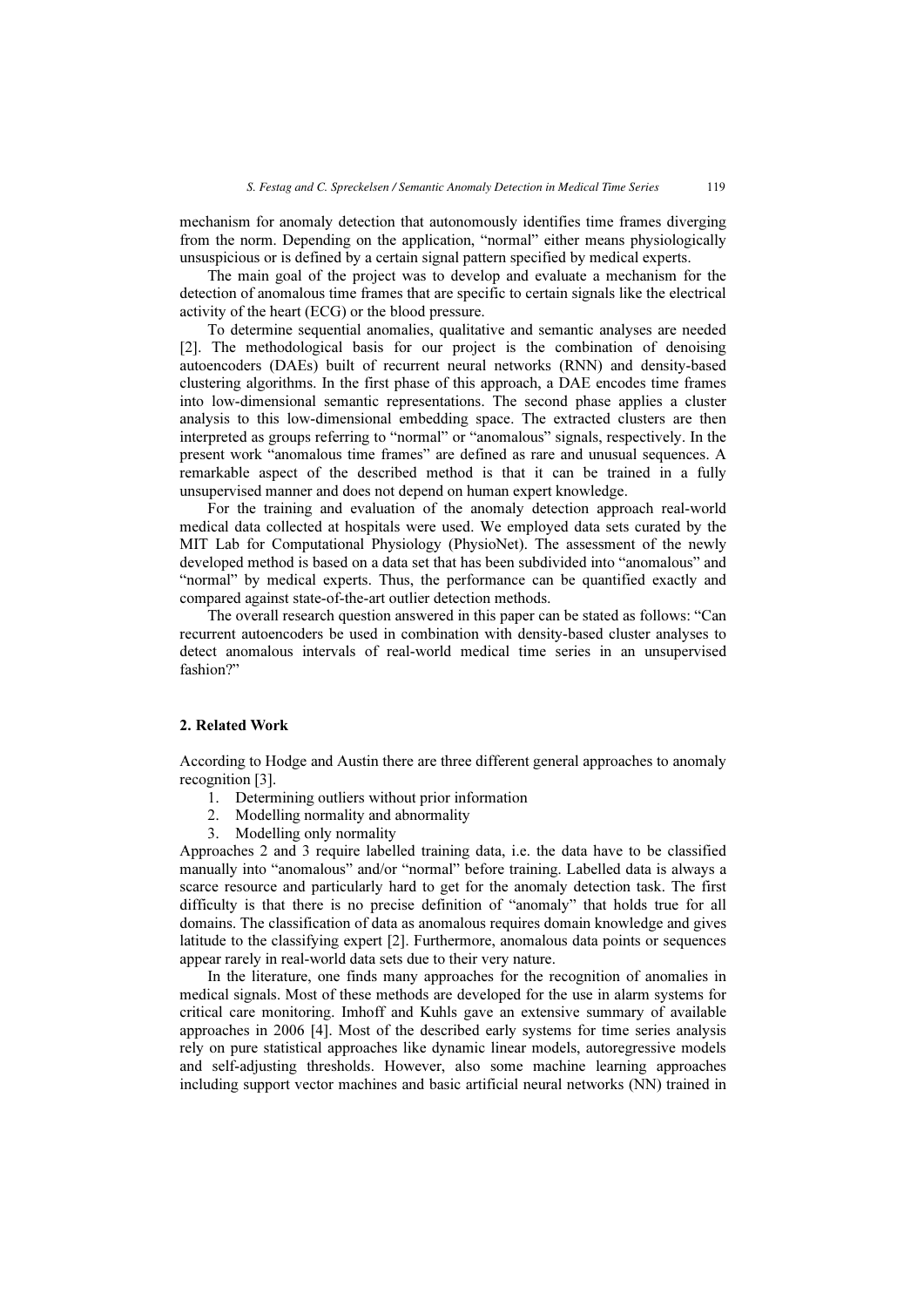a supervised fashion were applied at that time. More recent approaches for general anomaly detection rely on recurrent NNs trained to predict future values from a previous course. The difference between prediction and actual value is then used as a criterion for anomaly [5,6]. In the last few years, many approaches leveraged a special type of NNs, called autoencoder or replicator NN, in order to learn to detect anomalies in a semi-supervised fashion [7,8].

Autoencoders (AE) encode the input data by transforming it into a lower dimensional latent space before it is decoded back to the original dimensionality. The training aims at minimising the residual vectors, i.e. the differences between the inputs and outputs of an AE. In general, these autoencoders are trained on normal samples only (type 3). The approach is based on the assumption that (unseen) normal data should be reproduced relatively well when transformed by the network. In contrast, new anomalous data become apparent by large residual vectors, as their latent attributes deviate from those of normal ones [8]. In contrast to the previously described methods, these approaches can make their decisions on the basis of current sequence data without the need for any predictions.

Many of these techniques are based on simple feedforward AEs and are tailored to detect single data points of fixed dimensionality. To be able to handle sequences of data points RNNs are needed in the encoding part of an AE. The focus of our work is on Gated Recurrent Unit (GRU) RNNs used to this end. They achieve state-of-the-art results when applied to tasks with sequential data [9].

In order to detect outliers without having labelled training data at hand, an RNNbased AE can be combined with a clustering mechanism. By clustering a large set of encoded sequence samples, different classes of "anomalous" and "normal" ones can be distinguished in the latent space. Such a model can be trained fully unsupervised and thus, belongs to type 1 of Hodge's and Austin's classification.

Several publications such as [11] build upon this idea and describe the use of AEs to transform samples in a more discriminative latent space before clustering. Normal samples can then be identified as points lying in large and dense clusters, while anomalies appear in smaller groups or as noise points.

# 3. Methods

Our approach can be divided into two parts, 1) the semantic encoding of medical signals and 2) the subsequent cluster analysis in the generated low-dimensional space. This section also follows this subdivision.

### 3.1. Denoising Autoencoder for Semantic Encoding of Time Series

The inputs of the utilised AE are short intervals of a digitised physiological signal collected by a bedside monitor. Such intervals can be interpreted as vectors with a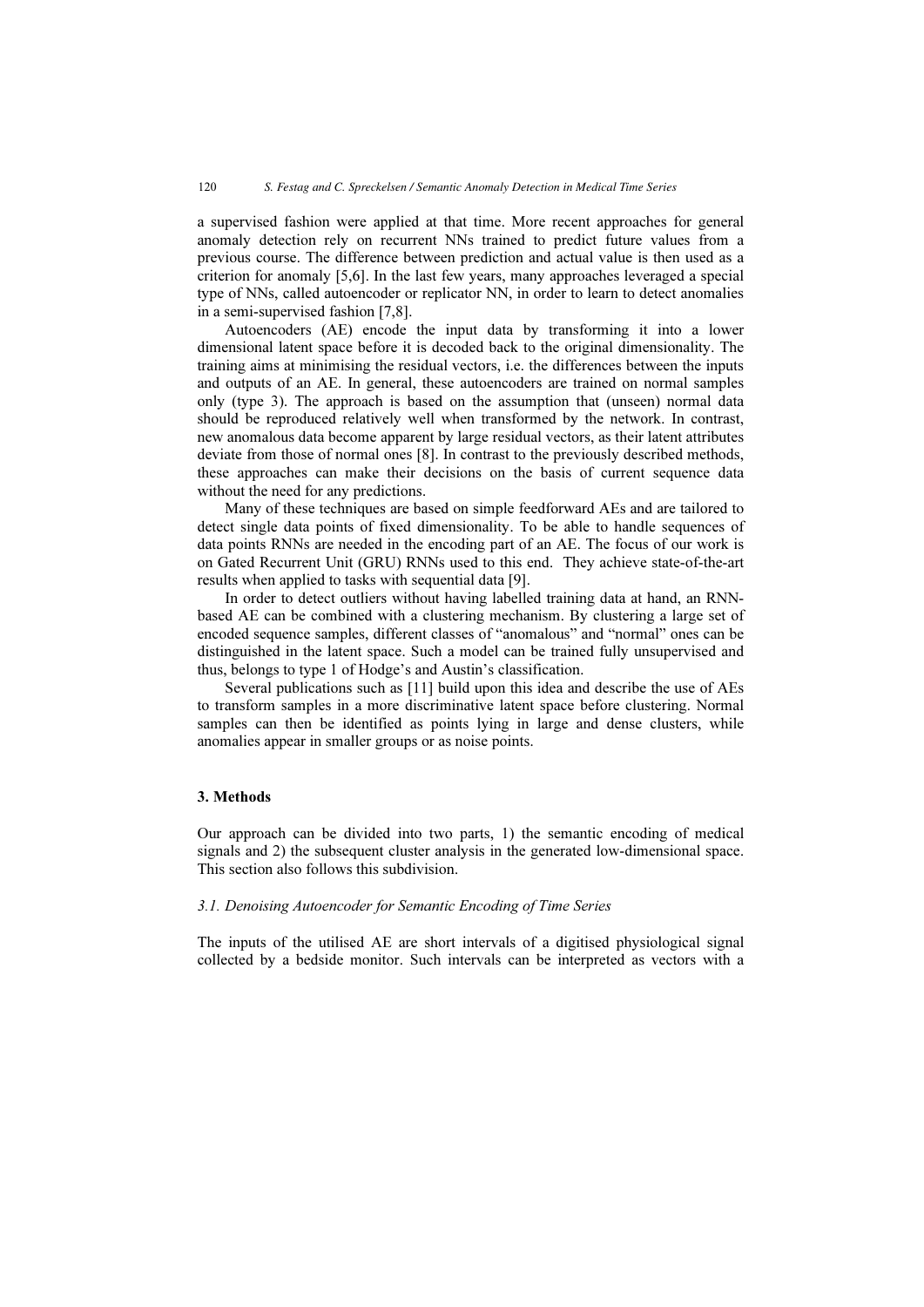

Figure 1. Topology of the denoising autoencoder used for the semantic encoding.

dimensionality d depending on the duration and digitisation frequency. For example, a snippet taken from a single ECG lead with a length of 10 s and a digitisation frequency of 125 Hz can be represented by a vector of 1250 dimensions. The task of the AE or, more precisely, of the included encoder is to transform these pieces into a lowdimensional latent space.

If an AE with high capacity is trained to extract low-dimensional features from the inputs, there is a risk that it learns to memorise which code belongs to which input signal without meaningfully distributing the codes in the latent space [12]. In such a case the learned encoding function cannot be used as a feature extractor. Alain and Bengio could prove that denoising training, i.e. a training based on noisy versions of the inputs, leads to autoencoders that implicitly learn the data-generating distribution from which the training points are sampled [13]. This means that denoising AEs map training samples to codes that preserve information of the training data distribution. The ability of DAEs to incorporate these "semantics" of the original vectors into the distribution of corresponding codes led to the name "semantic encoding". We used an additive isotropic Gaussian noise with zero mean as the noise model.

The DAE trained to conduct the semantic encoding consists of RNN-based encoder and decoder and its topology is depicted in Figure 1. In the first step a Gaussian noise is added to the input of size d. Afterwards, the noisy input is fed element wise into a bidirectional RNN made from GRU cells [14]. The last outputs of both directions are concatenated to get the code. To ensure a fixed code dimensionality c, both directions work with states of size c/2. A similar bidirectional GRU RNN is used as the decoder. In contrast to the encoder RNN, the full sequence of concatenated outputs is used. The sequence is interpreted as a single vector and trimmed to size d by dropping the last elements. Afterwards, it is passed to a final dense feedforward layer consisting of d neurons that compute leaky ReLU activations. The initial states of all RNNs as well as all biases are initialised with zeros. The weight matrices are initialised in accordance with the Glorot Uniform strategy.

After training is finished, only the encoder part is needed for the semantic encoding of sequences.

#### 3.2. Cluster Analyses in Semantic Space for Anomaly Detection

After the transformation of (medical) time series into representations that lie in a lowdimensional semantic space, a cluster analysis is needed to detect anomalous or, more precisely, rare and unusual sequences. The reasoning is that by the encoding important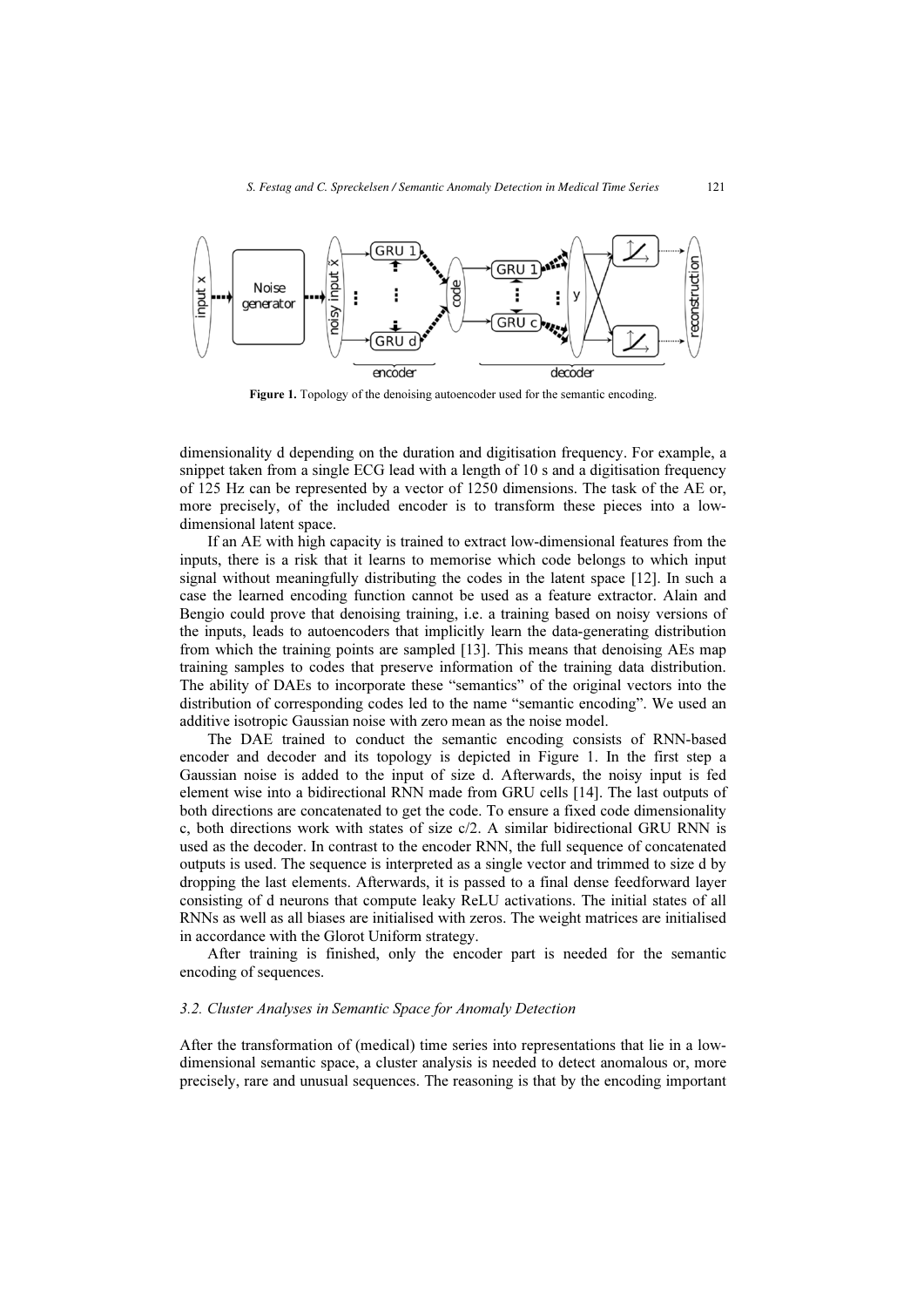features are extracted or generated as combinations of original features. Moreover, the placement of these feature vectors in the latent space preserves information of the original data distribution.

Since one cannot make any assumption on data distributions of unknown sets of medical time series, we decided to use a density-based clustering approach. In contrast to k-means and many other distance-based methods, density-based clustering does not rely on assumptions about cluster shapes. The so-called Density-Based Spatial Clustering of Applications with Noise (DBSCAN) finds an automatically determined number of clusters with arbitrary shapes. Roughly speaking, DBSCAN identifies core points, i.e. points with a dense neighbourhood, and connects these with their surroundings in order to define clusters. It depends on three parameters: a distance function, an upper bound on this distance ε, and a minimum number of points minPts, which in combination define dense neighbourhoods. At the end of the clustering procedure there might be points which are not assigned to any cluster and are interpreted as noise points. For a detailed description of the algorithm see [15].

One problem of this clustering method is that the parameter values must be set manually and that they have a strong influence on the outcome. To reduce this shortcoming, we utilised a cluster ensemble approach that integrates many clusterings based on different parameter combinations into one consensus clustering: The Clusterbased Similarity Partitioning (CSPA) suggested by Strehl and Ghosh [16]. As in a grid search, DBSCAN is performed several times with different parameter values. Based on these clusterings a similarity matrix over all input vectors is computed. Afterwards, graph partitioning is conducted to find the final consensus clusters. In derogation from the original line of action described by Strehl and Ghosh, we used Normalised Spectral Clustering instead of METIS for the graph partitioning. The reason for this is that METIS aims at generating sub-graphs/clusters of similar size. In the context of outlier detection this is inexpedient, as clusters are likely to be of different magnitudes. A comprehensive description of Normalised Spectral Clustering is given in [17]. The only parameter that must be set for Spectral Clustering is the number of partitions/clusters to be found.

# 4. Experiments and Results

For the training and evaluation of our approach we used freely-available real-world data taken from the MIMIC-III Waveform Database Matched Subset (MIMIC Waveform) [18] and from the training set of the PhysioNet/Computing in Cardiology Challenge 2015 (PhysioNet/CinC) [19]. Time series extracted from the first set were used to train and test the DAE, while the second set was utilised to evaluate the performance of the CSPA working on time series embedded by the previously trained DAE.

# 4.1. Evaluation of Denoising Autoencoders for Semantic Encoding of Time Series

Every training or test sample corresponds to a time frame of 10 s taken from an ECG signal (measured in Einthoven's bipolar lead II). As these waveform data have a frequency of 125 Hz, samples are vectors comprised of 1250 dimensions. For the training set, ECG signals of 242 patients were used. The test set consisted of data collected from 21 different patients. Since several waveform intervals were taken from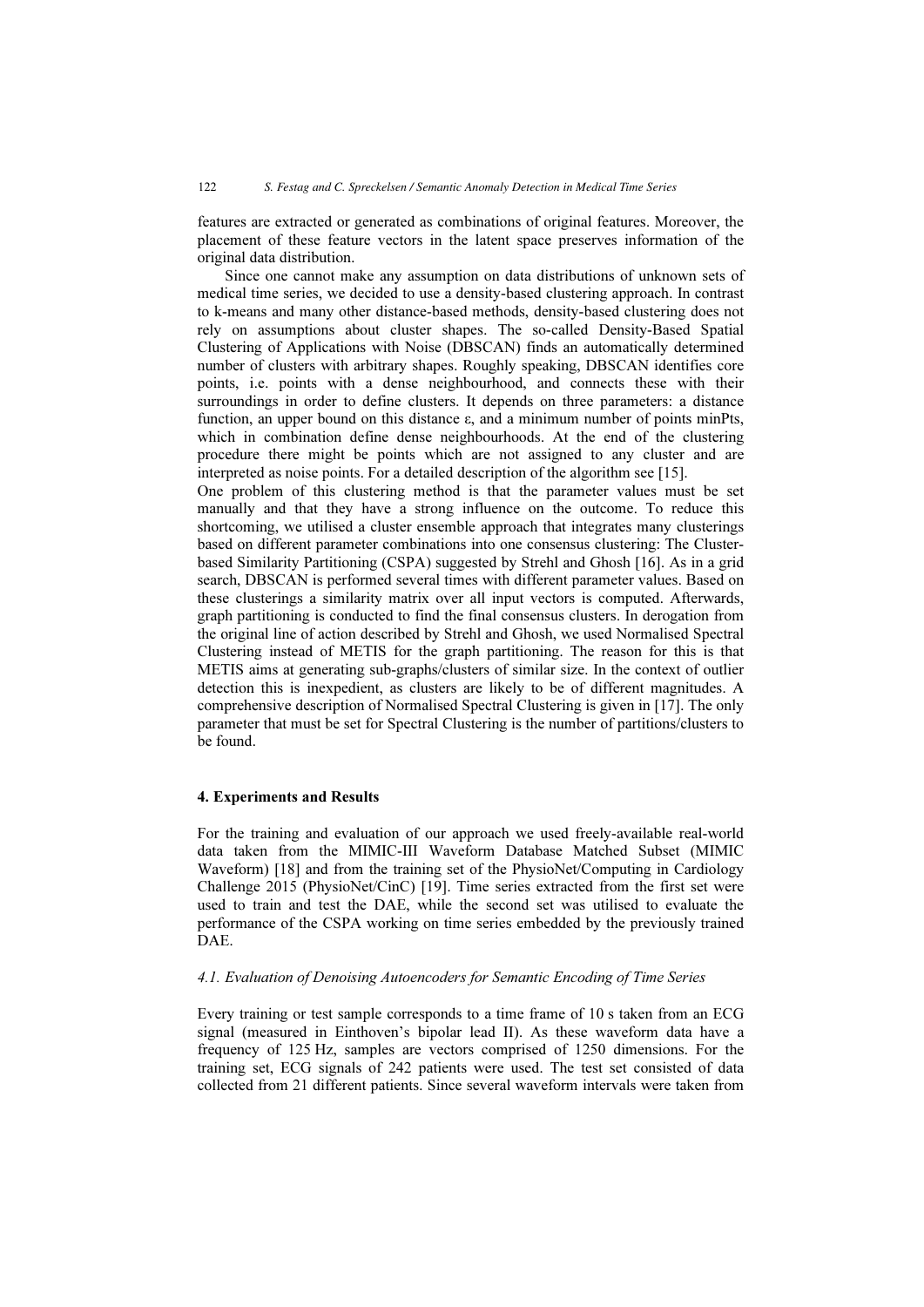every patient, the training set comprises around 1400000 and the test set approx. 120000 vectors. To exclude bad signals that were generated due to technical errors or during calibration, samples showing at least one of the following characteristics were omitted: NaN value included, value larger than 3mV or smaller than -3mV included, no negative value for more than 1.5 second, interval of only negative values for more than 0.2 seconds. This cleaning was not used on test data.

The DAE was set up as described in section 3.1. It allowed inputs of size  $d = 1250$ and produced codes with length  $c = 126$ . For the minimisation of the mean squared error (MSE) between inputs and reconstruction the Adam optimiser with a learning rate of 0.001 was chosen. The mini-batch size was set to 2300 and the noise parameter of the isotropic Gaussian noise to 0.1. During 200 training epochs the error on the test set dropped continuously from an initial MSE of 0.048 to a final one of 0.0300.

Experiments where LSTM cells or plain feedforward decoders instead of GRUs were used led to worse results.

## 4.2. Evaluation of Cluster Analyses in Semantic Space for Anomaly Detection

The unlabelled data sets used for the previously described experiment cannot be applied to quantify performances of the cluster analysis on the anomaly detection task. For this reason, another set that includes labelled data was used for the trials. It was built upon the training set of the PhysioNet/CinC challenge. All included ECG series had been identified by real-time bedside monitors as containing pathologic behaviour in the last 10 seconds and thus, had triggered an alarm. Afterwards, a team of medical experts has labelled the sequences as true or false arrhythmia alarms, respectively. We extracted the last interval of 10 seconds from every lead II ECG signal and sampled it down to a frequency of 125 Hz in order to generate 1250 dimensional vectors. Vectors containing NaN values were excluded, as they lead to undefined intermediate results. In total there were 428 signals labelled false alarms and 281 marked as true ones. The test set was enriched by 3000 random unlabelled samples from the MIMIC Waveform training set to include more information into the cluster analysis. The reasoning for this approach is that the more semantically encoded samples are given, the more information about their correlations is contained in the cluster space. For the evaluation, however, only the labelled samples were considered.

To evaluate the performance of CSPA on the task of discriminating between true alarms (normal) and false alarms (outliers) the ensemble method was applied as described in section 3.2. Cosine distance was used for the DBSCAN analysis which was repeated for all parameter combinations (ε, minPts)  $\in \{n/100 \mid n \in \mathbb{N} \land n \le 100\}$  ×  ${m \in \mathbb{N} \mid 3 \le m \le 100}$ . To remove useless clusterings, only results with one normal group and one noise group were retained for the ensemble computation. Furthermore, in the described experiment, noise clusters had to contain at least 50% and at most 70% of the labelled samples for the clustering to be considered a valid result. This range was chosen, as the contamination ratio in PhysioNet/CinC set is around 0.6 if false alarms are considered the anomalous samples. The contamination ratio and the number of expected normal clusters are the only hyperparameters that have to be set manually before this kind of ensemble clustering. The final cluster-based similarity partitioning on all retained results led to the following two groups. The noise group comprised 310 false and 120 true alarms, while the normal group included 118 false alarms and 161 true ones. This corresponds to an adjusted Rand index (ARI) of 0.1051, a BCubed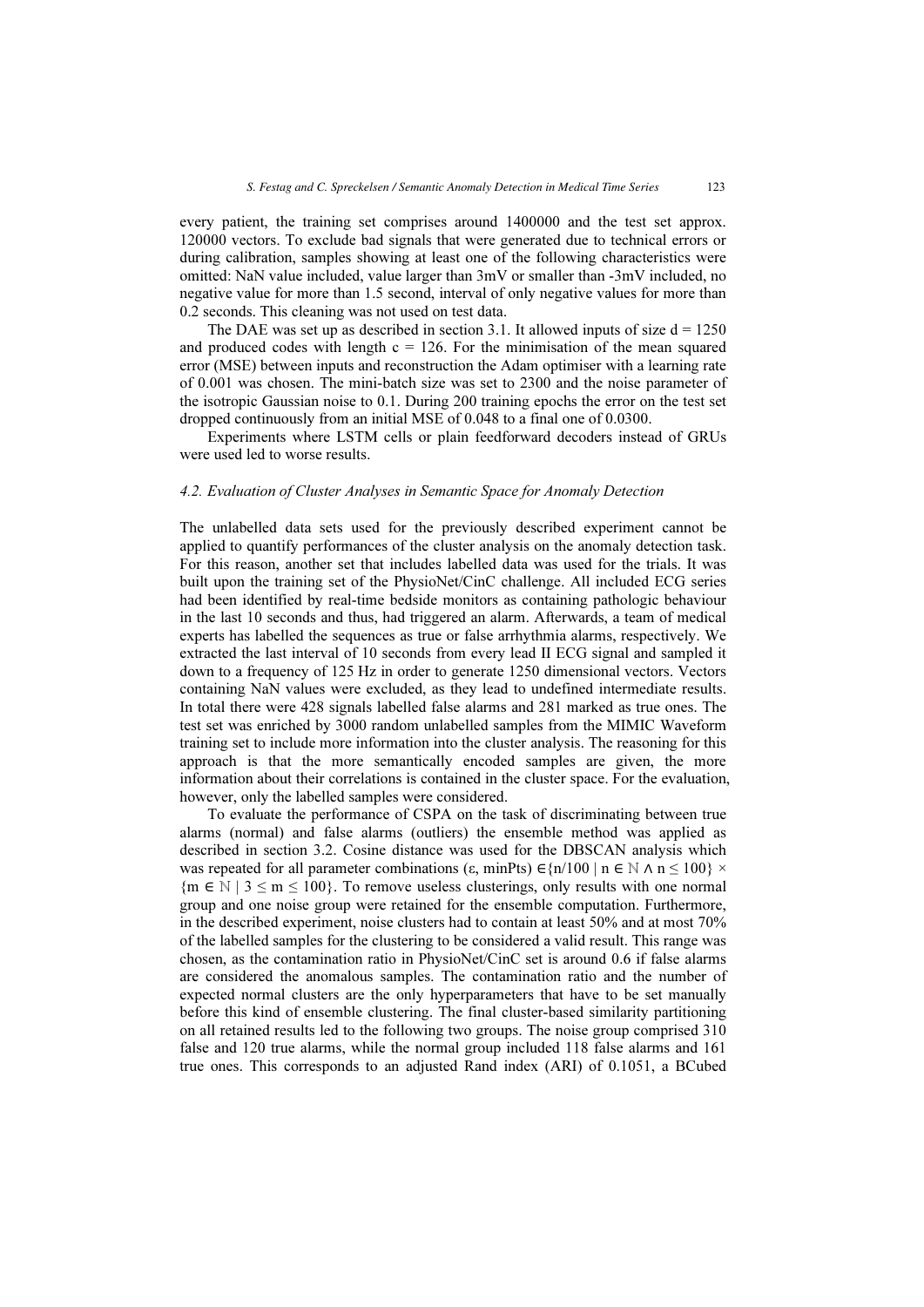Precision of 0.5626 and a BCubed Recall of 0.5637. For the two-class anomaly detection, this signifies a precision and recall of around 0.72.

Stacked DAEs or DAEs with bigger code dimensions led to faster convergence and better performance during training, but CSPA performed worse on the generated embeddings.

Two existing state-of-the-art outlier detection methods, Local Outlier Factor [20] and Isolation Forest [21], led to ARI scores of 0.0076 or 0.0165, respectively, when applied to the same (unembedded) data set.

### 5. Discussion

The findings of our project prove that the new semantic anomaly detection approach based on denoising GRU-autoencoders in combination with an ensemble of DBSCAN clusterings is suited for the task of unsupervised anomaly detection in medical time series. The method even outperformed two state-of-the-art outlier detection procedures on real-world clinical data. Nonetheless, these approaches have specific merits as one of them avoids a binary classification and instead introduces a "degree of being an outlier" [20] while the other exhibits favourable computational performance [21].

A surprising result of the trials is that the anomaly detection works better in a semantic space generated by a single DAE with a rather small code dimension than in a space computed by a stacked DAE or a DAE with larger code dimensions. It is likely that RNN-based DAEs which have very high capacity lead to overly complex representations that shadow the important information needed for the anomaly detection. However, we expect the right code dimensionality to be domain dependent.

The division of the presented detection approach into two phases has an advantage regarding the computation cost. The cost-intensive training of a DAE can be conducted on a large data set of medical signals in a first phase. Afterwards, the trained DAE can be used repeatedly to encode new and small sets of the same signal before they are clustered to detect anomalies. In contrast to DAE training, encoding and clustering do not require large computation power.

The presented method can be useful in diagnosis and patient monitoring.

# 6. Conclusion

This research has shown that it is possible to detect anomalous time frames in an unsupervised way by a new semantic anomaly detection approach based on recurrent denoising autoencoders and density-based cluster analyses. In this dichotomous system a recurrent DAE serves to reduce dimensionality and to preserve semantic information. The subsequent cluster analysis is needed in order to detect dense clusters corresponding to "normal" samples and noise points corresponding to anomalies.

Future studies could address the extension of the semantic anomaly detection approach for the recognition of anomalies with variable lengths. Due to the used RNN, the implementation of this extension is easily possible. Since the data sets used throughout the experiments contained only ECG signals, further tests could be carried out on different time series types.